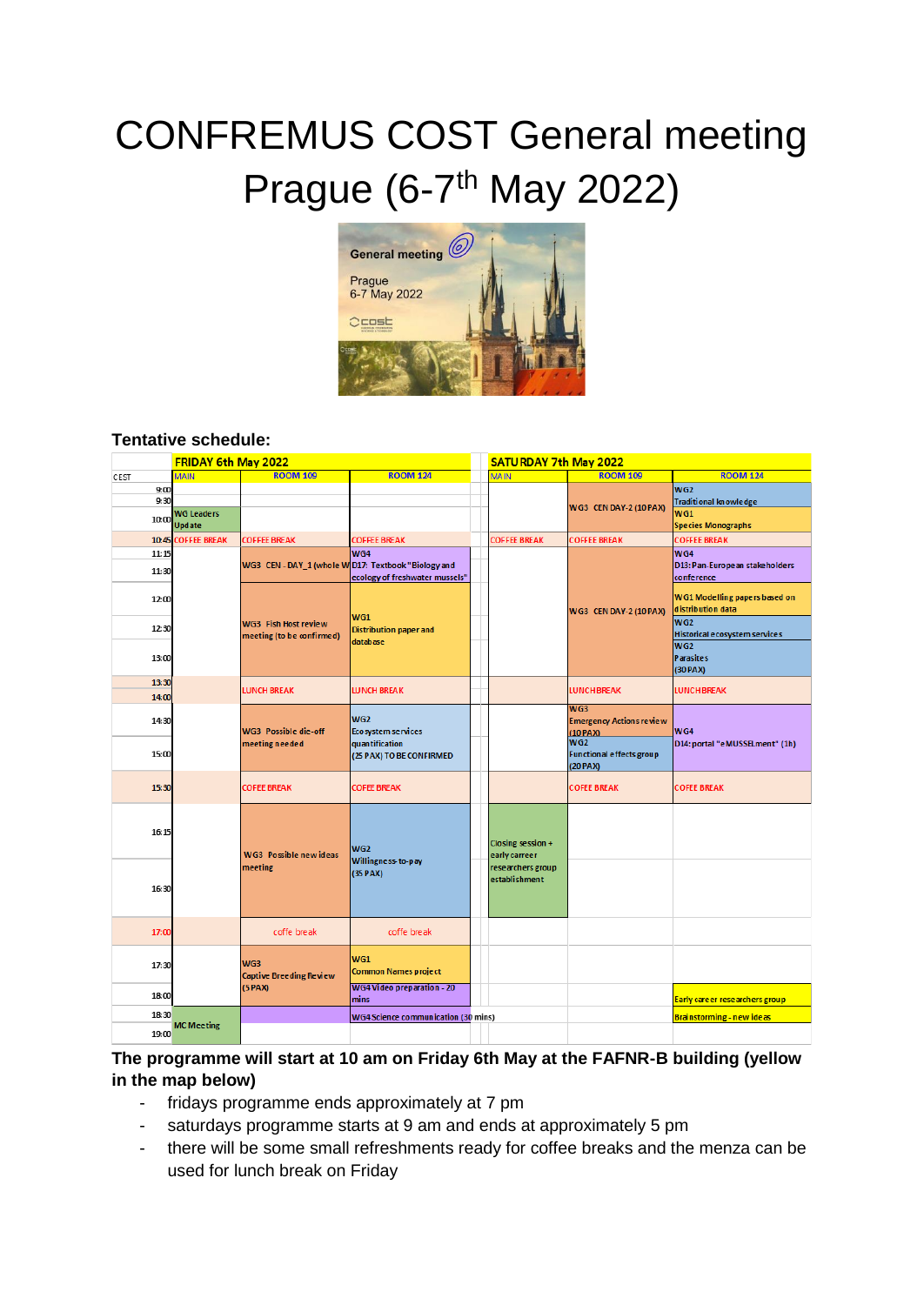PLEASE DO NOT BOOK ANY FLIGHTS AND HOTELS UNTIL YOU WILL RECEIVE FORMAL INVITATION FROM e-COST SYSTEM AND CHECK VADEMECUM FOR REIMBURSEMENT RULES.

## Travel directions

1. Transport from the airport [\(link\)](https://www.prg.aero/en/transport-airport)

### a) Coach



**Every hour** from Prague Airport to Prague Florenc (you can get to public transport from here (tube/train or bus).

Bus stop location [\(link\)](https://www.regiojet.com/timetables-and-stops/stops/17552003.html): street Aviatická GPS coordinates: 50.1075325012207N 14.2693090438843E

[\(connections for 05.05.\)](https://shop.regiojet.cz/?departureDate=2022-05-05&fromLocationId=17552003&fromLocationType=STATION&tariffs=REGULAR&toLocationId=10204003&toLocationType=STATION) - from here search for connecting transport to the station ¨Zemědělská univerzita" through **Idos.cz** (best is either tram n. 8 to "Vítězné náměstí" or metro to "Dejvická" and take bus n. 107 or 147 from both of these stations to ¨Zemědělská univerzita¨



### b) Public transport

#### [\(link\)](https://www.prg.aero/en/public-transport-buses)

To get to Prague city centre the fastest by public transport, we recommend taking the 119 bus (Terminal 1/Terminal 2 – Veleslavín train station) and changing to metro Line A.

You need to buy a ticket either online or at the yellow automats, which are at each bus stop.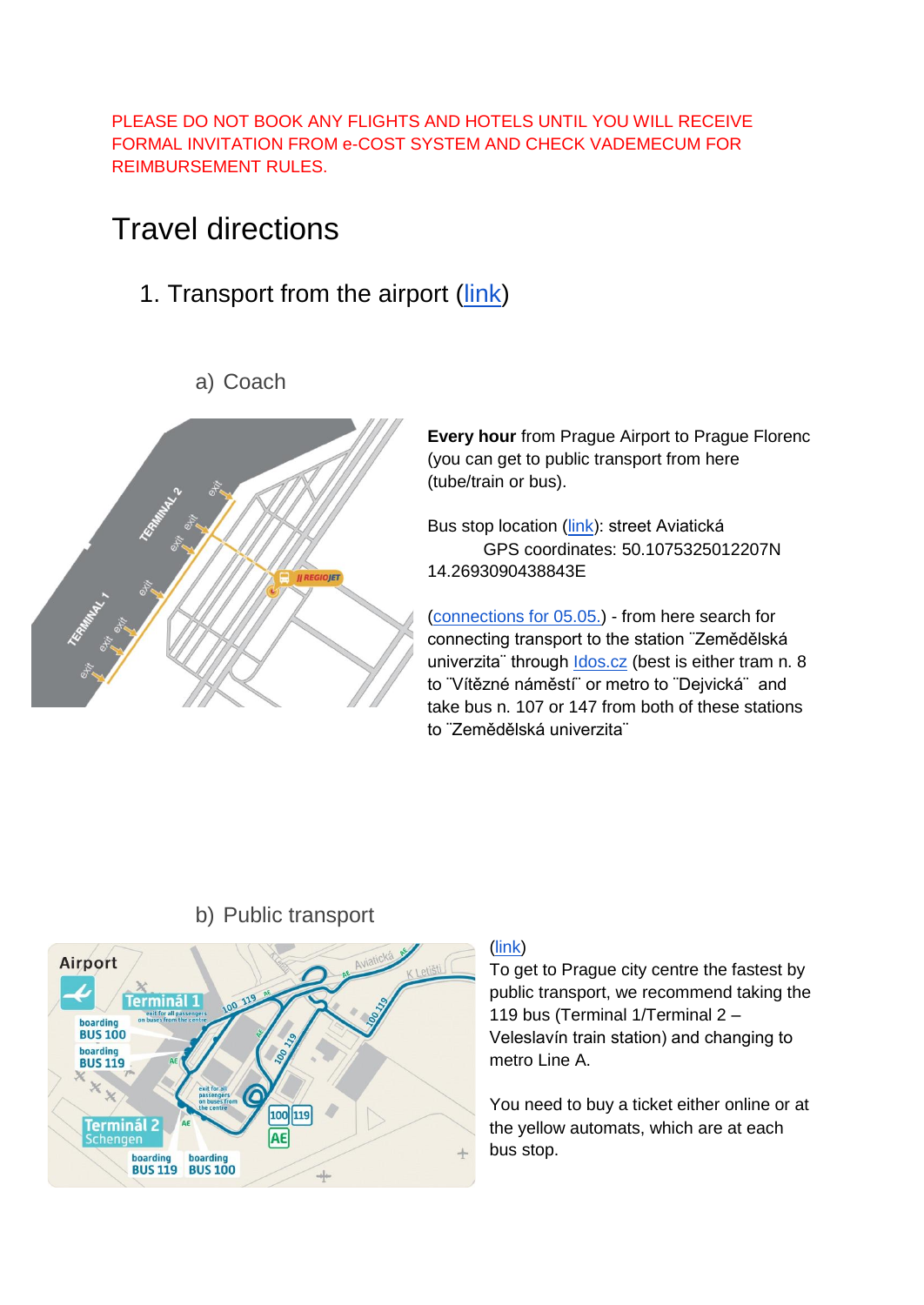#### **Example**:

If you are going from the airport directly to the university campus, the journey will take approximately an hour (keep that in mind when buying a ticket). Steps:

● Buy a ticket: a) send an SMS to number: 902 06. The message is: DPT42 (They will send you a message back, do not enter the bus until you have it. This gives you 90 minutes worth travel ticket for all public transport in Prague. Should cost 42 czech crowns)



b) buy it offline - you will need 90 min. worth ticket. Should cost 40 czech crowns.

- get to a **bus 119** (Terminal 2) going in a direction "Nádraží Veleslavín" (Veleslavín train station)
- Get off at a "Nádraží Veleslavín" stop (final stop)



- Go to a tube (metro) "Nádraží Veleslavín" ↗
- Get to a station "Dejvická" (the second stop in a direction "Depo Hostivař")
- Get to a bus 107/147 in a direction "Výhledy"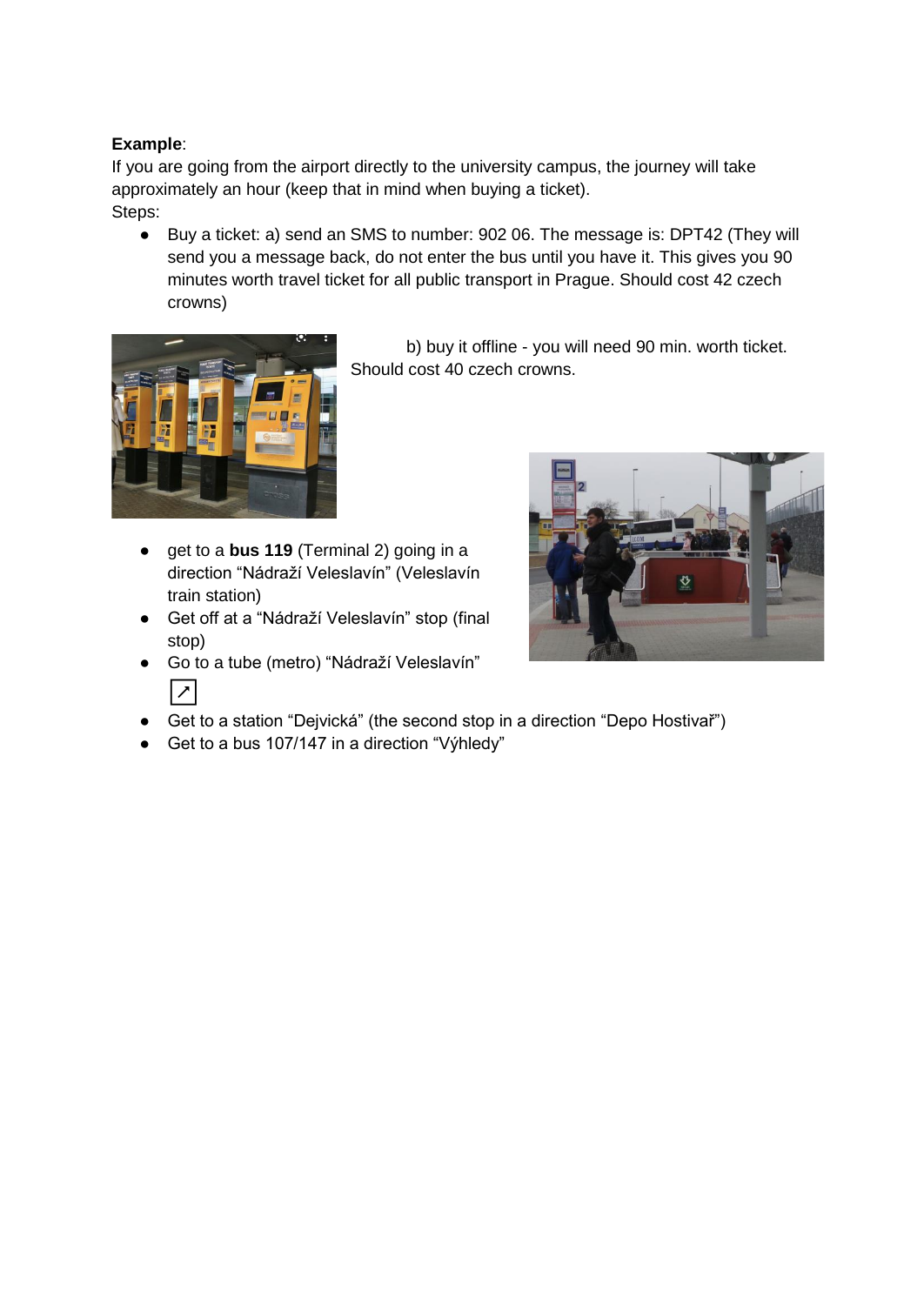

● Get off at a stop "Zemědělská Univerzita" (The University of Life Sciences Campus)

c) TAXI (cannot be reimbursed)

| <b>FIX TAXI</b>           | Taxi Praha                             |
|---------------------------|----------------------------------------|
| +420 722 555 525          | +420 220 414 414                       |
| airport.taxi-fix@email.cz | airport@taxi14007.cz www.taxi-airport- |
| prague.com                | www.taxi-airport-prague.com            |

### Traveling through Prague

- you can use a tube (metro) to travel through the city centre (map above)
- or you can use a tram (the best way to search for the timetable is through **Idos.cz**
- you can always search the name of the public transport station using google maps

### How to get to Uni campus?

By bus

- Get to a station "Dejvická"
- Get to a bus 107/147 in a direction "Výhledy"
- Get off at a stop "Zemědělská Univerzita" (The University of Life Sciences Campus)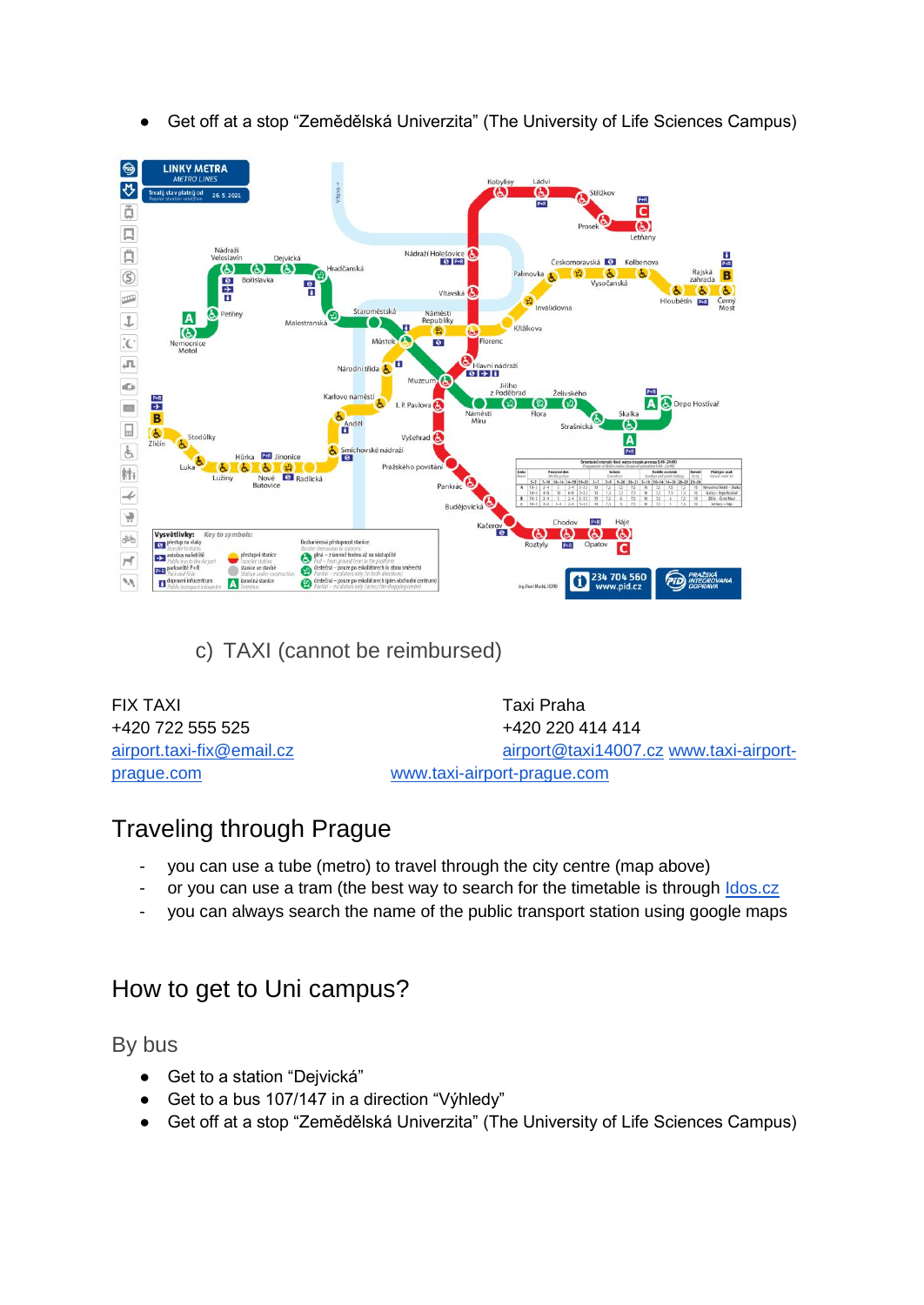By car



Address: Kamýcká 129, 16500 Praha-Suchdol, Česko (GPS: 50.1300317N, 14.3738175E)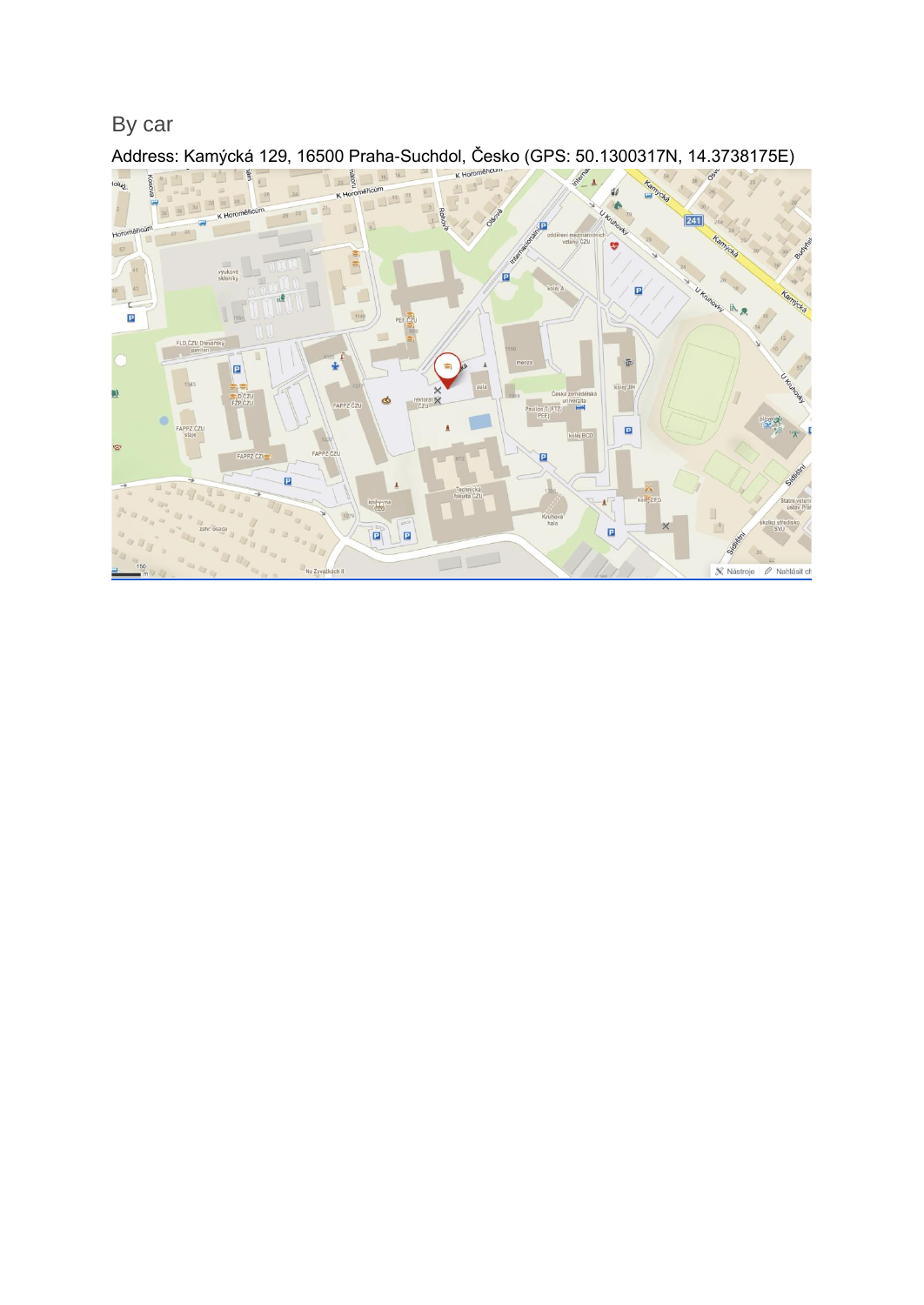# Accomodation

the best is to choose accommodation at either [Dejvická o](https://www.booking.com/searchresults.html?aid=356980&label=gen173nr-1FCAEoggI46AdIM1gEaDqIAQGYAQW4AQfIAQzYAQHoAQH4AQyIAgGoAgO4Ap-D-YgGwAIB0gIkNDdjNTQyNjQtZGUyNy00ZDZiLTkwNTYtNDQ5YzVlMTk2ZWU12AIG4AIB&lang=en-us&sid=23435c9bcf62b3fa7c7ed538aa3a4b64&sb=1&src=searchresults&src_elem=sb&error_url=https%3A%2F%2Fwww.booking.com%2Fsearchresults.html%3Faid%3D356980%3Blabel%3Dgen173nr-1FCAEoggI46AdIM1gEaDqIAQGYAQW4AQfIAQzYAQHoAQH4AQyIAgGoAgO4Ap-D-YgGwAIB0gIkNDdjNTQyNjQtZGUyNy00ZDZiLTkwNTYtNDQ5YzVlMTk2ZWU12AIG4AIB%3Bsid%3D23435c9bcf62b3fa7c7ed538aa3a4b64%3Btmpl%3Dsearchresults%3Bac_click_type%3Dg%3Bcheckin_month%3D5%3Bcheckin_monthday%3D5%3Bcheckin_year%3D2022%3Bcheckout_month%3D5%3Bcheckout_monthday%3D7%3Bcheckout_year%3D2022%3Bclass_interval%3D1%3Bdtdisc%3D0%3Bfrom_sf%3D1%3Bgroup_adults%3D1%3Bgroup_children%3D0%3Binac%3D0%3Bindex_postcard%3D0%3Blabel_click%3Dundef%3Bno_rooms%3D1%3Boffset%3D0%3Bplace_id%3DEhtLYW3DvWNrw6EsIFN1Y2hkb2wsIEN6ZWNoaWEiLiosChQKEgmbC0Z9o-oLRxECd4wPcKVUtBIUChIJc8TsIaDqC0cR3LBd1qJsTTw%3Bplace_id_lat%3D50.1330746%3Bplace_id_lon%3D14.3769526%3Bpostcard%3D0%3Braw_dest_type%3Dregion%3Broom1%3DA%3Bsb_price_type%3Dtotal%3Bsearch_selected%3D1%3Bshw_aparth%3D1%3Bslp_r_match%3D0%3Bsrc%3Dsearchresults%3Bsrc_elem%3Dsb%3Bsrpvid%3D5dd2864c5b200120%3Bss%3DKam%25C3%25BDck%25C3%25A1%252C%2520Suchdol%252C%2520Czechia%3Bss_all%3D0%3Bss_raw%3Dkam%25C3%25BDck%25C3%25A1%2520pra%3Bssb%3Dempty%3Bsshis%3D0%3Bssne%3DPrague%3Bssne_untouched%3DPrague%26%3B&ss=Dejvick%C3%A1%2C+Prague+6-Dejvice%2C+Czechia&is_ski_area=&ssne=Kam%C3%BDck%C3%A1%2C+Suchdol%2C+Czechia&ssne_untouched=Kam%C3%BDck%C3%A1%2C+Suchdol%2C+Czechia&checkin_year=2022&checkin_month=5&checkin_monthday=5&checkout_year=2022&checkout_month=5&checkout_monthday=7&group_adults=1&group_children=0&no_rooms=1&from_sf=1&sr_change_search=1&ss_raw=Dejvick%C3%A1%2C+Suchdol%2C+Czechia&ac_position=1&ac_click_type=g&dest_id=EiREZWp2aWNrw6EsIFByYWd1ZSA2LURlanZpY2UsIEN6ZWNoaWEiLiosChQKEglzsexRIZULRxEZDdOMc7g3hhIUChIJu18WoWqVC0cRW_0dK13QmtM&dest_type=region&place_id=EiREZWp2aWNrw6Es)r [Kamýcká,](https://www.booking.com/searchresults.html?aid=356980&label=gen173nr-1BCAEoggI46AdIM1gEaDqIAQGYAQW4AQfIAQzYAQHoAQGIAgGoAgO4Ap-D-YgGwAIB0gIkNDdjNTQyNjQtZGUyNy00ZDZiLTkwNTYtNDQ5YzVlMTk2ZWU12AIF4AIB&lang=en-us&sid=23435c9bcf62b3fa7c7ed538aa3a4b64&sb=1&src=searchresults&src_elem=sb&error_url=https%3A%2F%2Fwww.booking.com%2Fsearchresults.html%3Faid%3D356980%3Blabel%3Dgen173nr-1BCAEoggI46AdIM1gEaDqIAQGYAQW4AQfIAQzYAQHoAQGIAgGoAgO4Ap-D-YgGwAIB0gIkNDdjNTQyNjQtZGUyNy00ZDZiLTkwNTYtNDQ5YzVlMTk2ZWU12AIF4AIB%3Bsid%3D23435c9bcf62b3fa7c7ed538aa3a4b64%3Btmpl%3Dsearchresults%3Bcheckin_month%3D9%3Bcheckin_monthday%3D13%3Bcheckin_year%3D2021%3Bcheckout_month%3D9%3Bcheckout_monthday%3D18%3Bcheckout_year%3D2021%3Bclass_interval%3D1%3Bdest_id%3D-553173%3Bdest_type%3Dcity%3Bfrom_sf%3D1%3Bgroup_adults%3D1%3Bgroup_children%3D0%3Blabel_click%3Dundef%3Bno_rooms%3D1%3Boffset%3D0%3Braw_dest_type%3Dcity%3Broom1%3DA%3Bsb_price_type%3Dtotal%3Bsearch_selected%3D1%3Bshw_aparth%3D1%3Bslp_r_match%3D0%3Bsrc%3Dindex%3Bsrc_elem%3Dsb%3Bsrpvid%3D3d1b83d895fd00fd%3Bss%3DPraha%252C%2520%25C4%258Cesk%25C3%25A1%2520republika%3Bssb%3Dempty%26%3B&ss=Kam%C3%BDck%C3%A1%2C+Suchdol%2C+Czechia&is_ski_area=&ssne=Prague&ssne_untouched=Prague&city=-553173&checkin_year=2022&checkin_month=5&checkin_monthday=5&checkout_year=2022&checkout_month=5&checkout_monthday=7&group_adults=1&group_children=0&no_rooms=1&from_sf=1&sr_change_search=3&ss_raw=kam%C3%BDck%C3%A1+pra&ac_position=1&ac_click_type=g&dest_id=EhtLYW3DvWNrw6EsIFN1Y2hkb2wsIEN6ZWNoaWEiLiosChQKEgmbC0Z9o-oLRxECd4wPcKVUtBIUChIJc8TsIaDqC0cR3LBd1qJsTTw&dest_type=region&place_id=EhtLYW3DvWNrw6EsIFN1Y2hkb2wsIEN6ZWNoaWEiLiosChQKEgmbC0Z9o-oLRxECd4wPcKVUtBIUChIJc8TsIaDqC0cR3LBd1qJsTTw&place_id_lat=50.1330746&place_id_lon=14.3769526&place_types=route%2Cgeocode&search_pageview_id=3d1b83d895fd00fd&search_selected=true) see below

### Hotels close to the city center and university:

### Booking.com [\(link\)](https://www.booking.com/searchresults.html?label=gen173nr-1DCAEoggI46AdIM1gEaDqIAQGYAQW4AQfIAQzYAQPoAQGIAgGoAgO4Ap-D-YgGwAIB0gIkNDdjNTQyNjQtZGUyNy00ZDZiLTkwNTYtNDQ5YzVlMTk2ZWU12AIE4AIB&sid=145ebcbe546937797a6bfa77652241bc&tmpl=searchresults&checkin_month=9&checkin_monthday=13&checkin_year=2021&checkout_month=9&checkout_monthday=18&checkout_year=2021&class_interval=1&dest_id=-553173&dest_type=city&dtdisc=0&from_sf=1&group_adults=1&group_children=0&inac=0&index_postcard=0&label_click=undef&lang=en-us&no_rooms=1&offset=0&postcard=0&raw_dest_type=city&room1=A&sb_price_type=total&search_selected=1&shw_aparth=1&slp_r_match=0&soz=1&src=index&src_elem=sb&srpvid=7c4e51575a720001&ss=Praha%2C%20%C4%8Cesk%C3%A1%20republika&ss_all=0&ssb=empty&sshis=0&top_ufis=1&lang_click=other;cdl=cs;lang_changed=1)

- please keep in mind that traveling to the university campus can take about 30 minutes from the centre of Prague
- always search for the travel time to the bus stop "Zemědělská Univerzita" before booking an accommodation

#### Hotel International Prague [\(link\)](http://www.booking.com/Share-7kIo4a)

- -15 min. by bus to university
- 15 min. by tram to city center

### Hotels close to the university (can be fully occupied):

Galaxie Hotel [\(link\)](https://www.booking.com/hotel/cz/galaxie.en-gb.html?label=gen173nr-1DCAEoggI46AdIM1gEaDqIAQGYAQW4AQfIAQzYAQPoAQGIAgGoAgO4Avqq9IgGwAIB0gIkZmUxMDljMzgtY2Q3MS00ODcxLWI5YTUtMTYwYzY2NDVlOTE02AIE4AIB&sid=145ebcbe546937797a6bfa77652241bc&all_sr_blocks=25689801_211027698_1_1_0&checkin=2021-09-13&checkout=2021-09-18&dist=0&group_adults=1&group_children=0&hapos=1&highlighted_blocks=25689801_211027698_1_1_0&hpos=1&lang=en-gb&no_rooms=1&req_adults=1&req_children=0&room1=A&sb_price_type=total&soz=1&sr_order=distance_from_search&sr_pri_blocks=25689801_211027698_1_1_0__30000&srepoch=1629296009&srpvid=1aec6404826100c4&type=total&ucfs=1&lang_click=other;cdl=cs;lang_changed=1)

- nearby the university campus ("Česká Zemědělská Univerzita v Praze")
- allows a free of charge cancellation

Hotel Carl Inn [\(link\)](https://www.booking.com/hotel/cz/jas.html?aid=356980;label=gen173nr-1FCAEoggI46AdIM1gEaDqIAQGYAQW4AQfIAQzYAQHoAQH4AQyIAgGoAgO4Ap-D-YgGwAIB0gIkNDdjNTQyNjQtZGUyNy00ZDZiLTkwNTYtNDQ5YzVlMTk2ZWU12AIG4AIB;sid=23435c9bcf62b3fa7c7ed538aa3a4b64;all_sr_blocks=122379203_89047454_2_1_0;checkin=2022-05-05;checkout=2022-05-07;dist=0;group_adults=1;group_children=0;hapos=2;highlighted_blocks=122379203_89047454_2_1_0;hpos=2;matching_block_id=122379203_89047454_2_1_0;no_rooms=1;req_adults=1;req_children=0;room1=A;sb_price_type=total;sr_order=distance_from_search;sr_pri_blocks=122379203_89047454_2_1_0__14302;srepoch=1649184344;srpvid=791383eb3b9a01eb;type=total;ucfs=1&#hotelTmpl)

- 10 min walk from the university campus ("Česká Zemědělská Univerzita v Praze")

# COVID information [\(link\)](https://www.mzv.cz/jnp/en/information_for_aliens/news/before_you_travel_step_by_step_guide_on.html)

### 1. TRAVEL FROM EU+ COUNTRIES:

There are no pandemics-related restrictions and no quarantine obligations when arriving from EU+ countries.

This applies to persons who have stayed in the EU+ countries in the past 14 days for at least 12 hours.

EU+ = EU Member States + Andorra, Island, Liechtenstein, Monaco, Norway, San Marino, Switzerland, Vatican

2. TRAVEL FROM NON-EU+ COUNTRIES All other travellers must: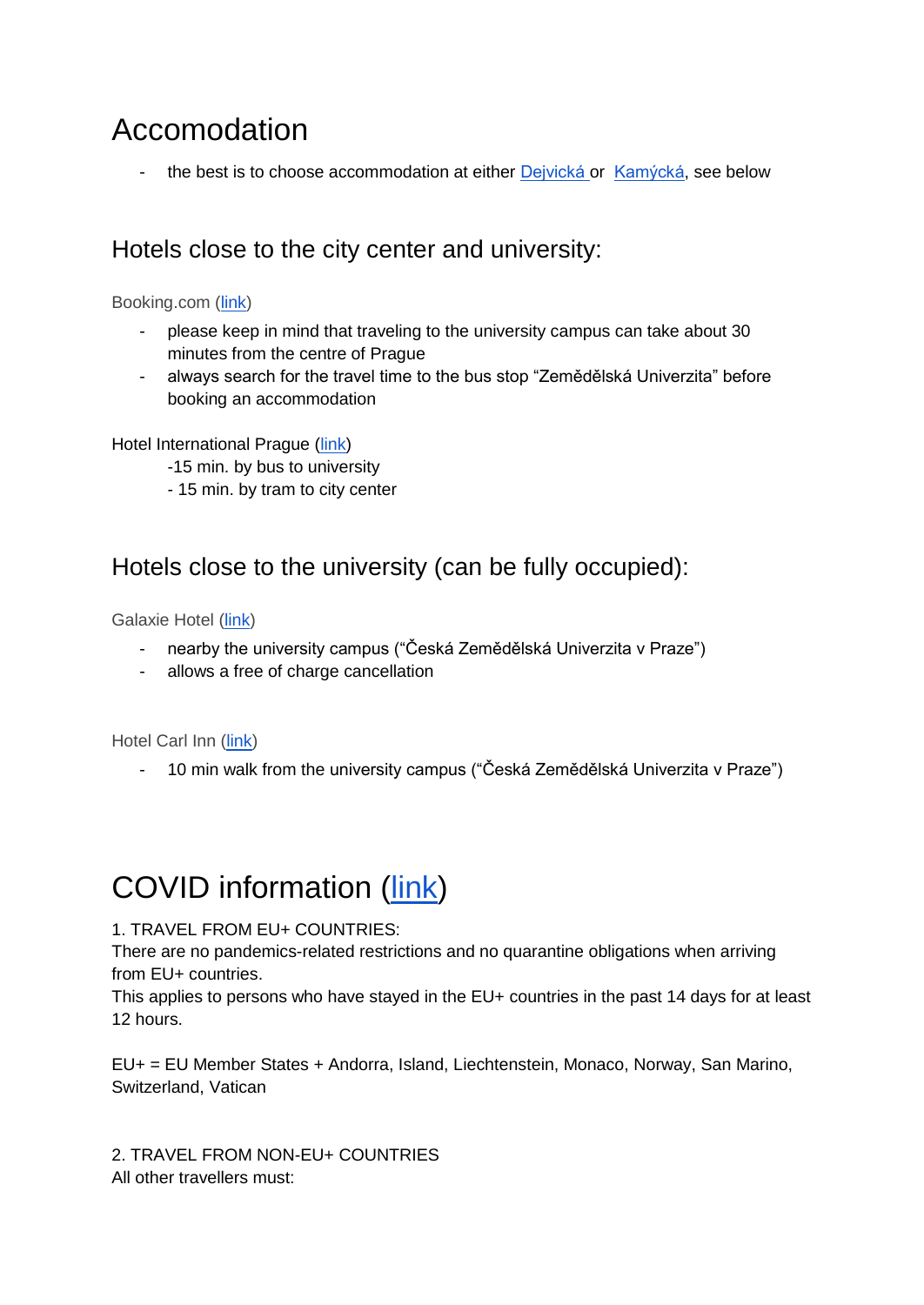1) fill out a Passenger Locator Form before arrival

2) present one of the following upon entry:

 $\rightarrow$  vaccination certificate OR

- $\rightarrow$  certificate about recovery from Covid-19 OR
- $\rightarrow$  negative PCR test not older than 72 hrs. OR
- $\rightarrow$  negative AG test not older than 24 hrs.
- 3) get tested with a PCR method 5th 7th day after arrival (**if their stay is not shorter**)

Note: If you are travelling by individual transportation (such as own car) and you are at the same time an EU citizen, family member of an EU citizen or resident in the EU, the entry rules stated above do not apply to you.

### Departure testing if needed:

- a) University campus testing [\(link\)](https://www.staynegative.cz/staynegative-praha-6-suchdol?lang=en)
- offer both antigen and PCR testing
- needs to be booked in advance
- PCR: cost= 38 euro, delivery time: up to 48 hours
- antigen: cost= 10 euro, delivery time: up to 15 mins
- b) Prague airport [\(link\)](https://www.prg.aero/en/testing-covid-19)
- you can select from variety of tests
- standard PCR: costs= 70 euro, delivery time: up to 24 hours
- express PCR: costs= 280 euro, delivery time: up to 2 hours
- antigen: cost= 32 euro, delivery time: up to 15 mins
- c) Covid-point [\(link\)](https://www.covidpoint.cz/covid-19-testing)
- speed PCR: costs= 63 euro, delivery time: midnight same day
- extra speed PCR: costs= 190 euro, delivery time: 90 minutes
- close to Florence station of public transport
- d) others [\(link\)](https://covid.praha.eu/)